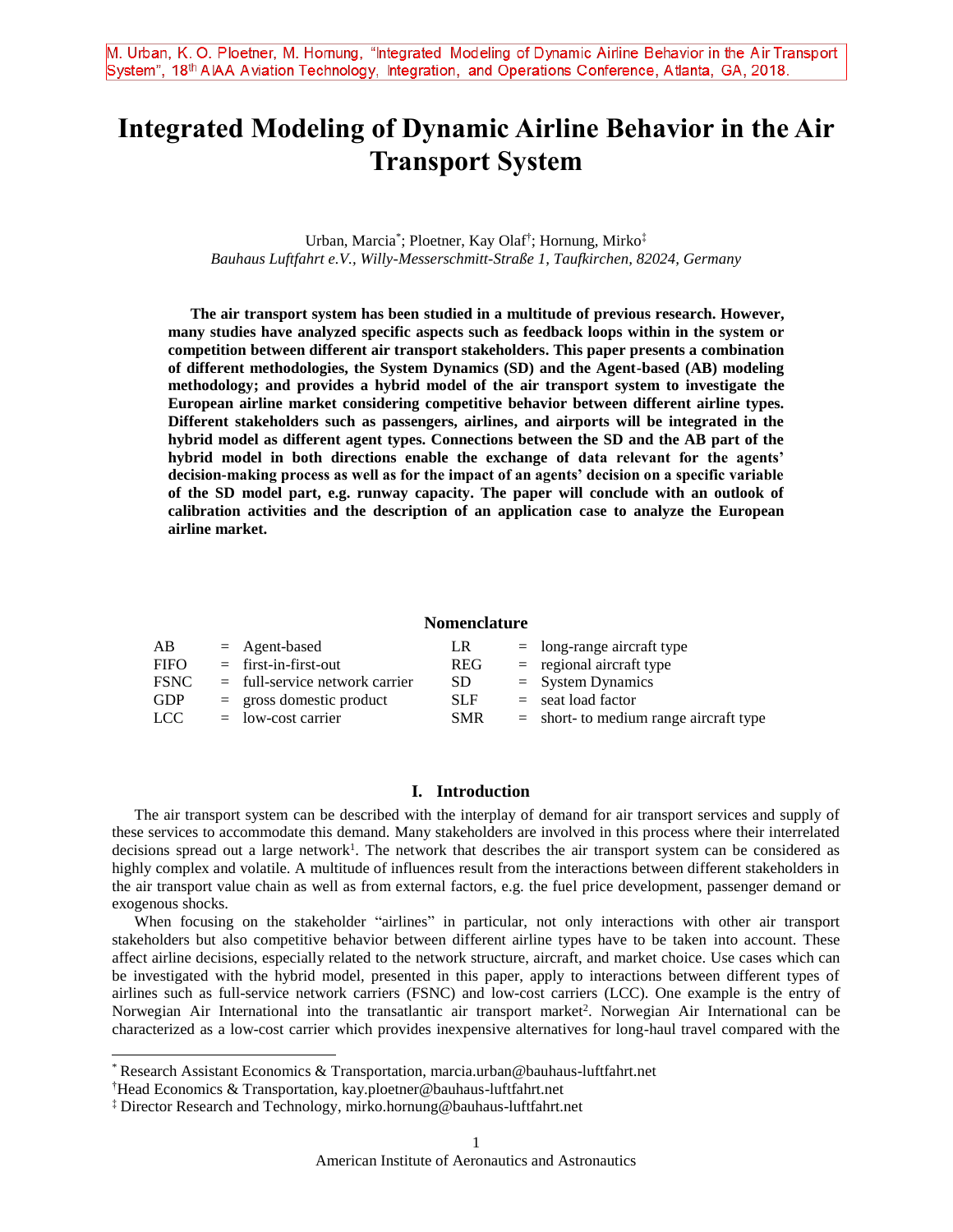established FSNC on routes between Europe and North America. The hybrid model, presented in this paper, can provide insights into the development of market shares in the market of routes outbound Europe. Furthermore, it can be investigated how FSNC reply to the market entry of a competing LCC since the hybrid model provides changes of available seats and average frequency applied by both FSNC and LCC on the market outbound Europe. For the example of Norwegian Air International, an increase of FSNC seat density and frequency can be expected in order to converge operating cost towards LCC levels for the corresponding passenger segment to maintain a competitive position.

For this as well as other specific examples of interactions between different airline types, there are specific underlying market conditions. However, the hybrid model only provides an aggregated level of the air transport market with two representative airline types. Thus, the model boundaries are reached in simulating individual competitive situations with several specific airlines involved such as described above. But parameters such as market shares of FSNC and LCC as well as capacity adjustments of both airline types, expressed in available seats and frequency, are implemented in the hybrid model. These parameters allow implications on the development of the market. The objective of the model simulation is to anticipate future developments of the air transport market in order to gain a deeper understanding of the effects of these developments on the two generic airline business model types, FSNC and LCC.

Several methodologies need to be combined in order to model all the different abovementioned aspects of the airline behavior in the air transport system. The authors have selected the System Dynamics (SD) and the Agentbased (AB) modeling methodology to develop a model that allows for the analysis of the airline behavior within the air transport system. Competition aspects between different airline types will be considered through integration of specific decision parameters within the AB modeling of each airline agent. The hybrid model provides capabilities to describe generic cases in which two different airline types, i.e. FSNC and LCC, interact with each other and react to the competitors' behavior. These capabilities will allow to derive implications for airlines' behavior in a specific competitive situation.

## **II. Literature Review**

Previous research on air transport system modeling comprises several SD and AB based models as well as hybrid models combining the two methodologies, all focusing on one or two major stakeholders interacting with the air transport system or with each other. Two of these studies focus on airlines and their interactions with other stakeholders within the air transport system<sup>3,4</sup> Liehr et al.<sup>3</sup> present a SD model of the airline market for fleet planning and long-term capacity strategy development. Pierson and Sterman unite aspects of endogenous capacity expansion and yield management within a SD model on behavioral dynamics in the airline industry<sup>4</sup>. A comprehensive SD model on airline profit cycles has been published including aspects such as aircraft purchasing and retirement decisions, productivity of aircraft assets and aircraft utilization, and the impact of yield management on the profit cycle of an airline<sup>5</sup>. Furthermore, an initial study was published on the development of a SD model that considers four different air transport stakeholders, i.e. passengers, airlines, airports, and aircraft manufacturers, at a similar level of detail and represents all relevant interactions between the stakeholders through causal relations<sup>6</sup>. The integration of an AB model for analyzing airline evolution, competition, and airport congestion can be a feasible approach to gain a better understanding of modeling competing airlines as agents<sup>7</sup>.

Besides these findings, a literature review on hybrid models combining AB and SD methodology mostly related to the transport sector has been performed in order to identify the previous research relevant for the development of a hybrid model for the air transport sector in Europe. Major findings are summarized in table 1 and will be explained in the following in more detail.

One application of the AB and SD methodology is presented in a model developed by Shafiei et al.<sup>8</sup> for the simulation of the transition to sustainable mobility. In their model, the energy supply and according infrastructure is modeled with the SD methodology. The major stakeholders in the alternative fuel vehicle market are modeled as agents such as car manufacturers, car importers or dealers, consumers, charging stations, the government, and the energy supply system. Simulation results point out the market share development of alternative fuel vehicles in Iceland between 2013 and 2050, the change of utilities for consumers and a forecasted fuel demand. The authors conclude that the combination of AB and SD methodology allows for a comprehensive analysis since a hybrid model can be more accurate compared with a SD based model<sup>8</sup>.

This work has been evolved and further developed in Shafiei et al.<sup>9</sup> when applying the hybrid model to investigate different paths towards an alternative fuel market for road vehicles in Iceland between 2015 and 2050.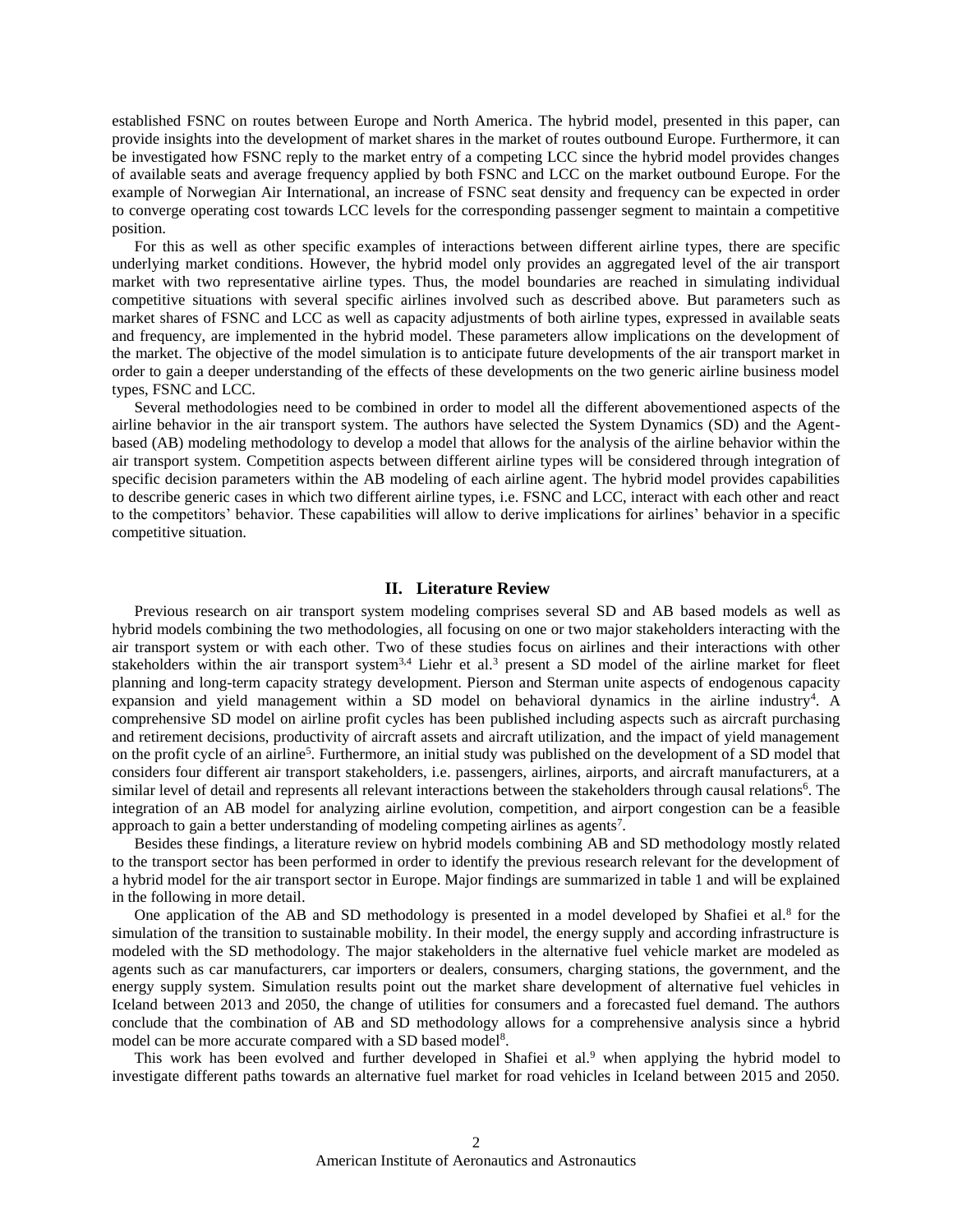The hybrid model provides an insight into how energy supplier and infrastructure owner decisions have an impact on the behavior of the consumers and on the demand for alternative fuels<sup>9</sup>.

Köhler et al. present an AB model with two types of agents: a large number of simple agents representing consumers and a small number of complex agents with an integrated SD structure in each of these agents<sup>10</sup>. The model was developed to investigate transition paths of sustainable fuel alternatives in road transport. The model is applied to UK transport data. Major results from the research with this model imply a long-term transition towards hydrogen fuel cell vehicles after 2030. Biofuels and internal combustion engine electric hybrids remain the major alternatives to conventional gasoline<sup>10</sup>.

| Author(s)                     | <b>Application case</b>                  | <b>Model</b>                                                          |  |
|-------------------------------|------------------------------------------|-----------------------------------------------------------------------|--|
| Shafiei, E. et al., (2015)    | Analysis of transition paths towards     | Integrated model a renewable-based                                    |  |
|                               | alternative fuel market for road         | energy system with interactions between                               |  |
|                               | vehicles in Iceland between 2015 and     | SD and AB components                                                  |  |
|                               | 2050                                     |                                                                       |  |
| Shafiei, E. et al., (2013)    | Evaluation of the diffusion process of   | Integrated model of sustainable mobility                              |  |
|                               | alternative fuel vehicles (cars) in the  | with interactions between SD and AB                                   |  |
|                               | mobility sector                          | components                                                            |  |
| Köhler et al., (2009)         | transitions<br>Assessment<br>of<br>to    | AB model integrating a SD model within                                |  |
|                               | sustainable mobility                     | a small number of complex agents                                      |  |
| Kieckhäfer, K. et al., (2009) | Model development for the analysis       | SD model integrating agents for strategic                             |  |
|                               | product<br>of<br>strategies<br>the<br>in | decisions on the automotive industry                                  |  |
|                               | automotive sector                        |                                                                       |  |
| Kieckhäfer, K. et al., (2012) | Analysis of product strategies in the    | Further development stage of SD model                                 |  |
|                               | automotive sector with special regard    | integrating agents for strategic decisions                            |  |
|                               | to alternative fuels and powertrain      | on the automotive industry                                            |  |
|                               | technologies                             |                                                                       |  |
| Schieritz, N., Größler, A.,   | Analysis of a four-level supply chain    | AB<br>model<br>of<br>supplier<br>customer<br>$\overline{\phantom{m}}$ |  |
| (2003)                        | with ten agents                          | relationship integrating a<br>SD<br>model                             |  |
|                               |                                          | within each agent                                                     |  |

|  | Table 1: Overview of previous research combining SD and AB methodology in one simulation model |  |
|--|------------------------------------------------------------------------------------------------|--|
|  |                                                                                                |  |

Another hybrid model for strategic decisions in the automotive industry is provided by Kieckhäfer et al.<sup>11</sup> and Kieckhäfer et al.<sup>12</sup>. More specifically, the model supports the decision of a car manufacturer on which powertrain to introduce at which date to the market at which vehicle class. Three major stakeholders are represented as agents: car manufacturers, customers, and legislature. The SD part of the hybrid model represents the market with modules of infrastructure, demand, and production. The two different parts of the model are interconnected through exchange of information in both directions. Thus, interactions within the SD modeled market have an impact on the decisions of the different agents and agents' decisions, in turn, affect the market environment. The customers' choice to buy a car with a specific powertrain depends on two different parameters: the price and the range of the car. Two different customer groups are considered in the model: poor and rich. A Multinomial Logit model is used to model the probability that a consumer decides for a specific option. Such a probability can be applied to a population of agents in order to define a proportion of customers who decide to purchase a specific type of car-powertrain configuration<sup>11, 12</sup>.

Schieritz and Größler present a hybrid model integrating AB and SD modeling to analyze emergent structures of supply chains<sup>13</sup>. In contrast to the pervious examples of hybrid models, their model is based on a macro-level network of agents representing supply chain participants. On a micro-level, each one of the agents is provided with an internal SD structure which describes the consumer's individual decision-making behavior. Two parameter variation studies are presented. In a first case, the order fulfillment strategy is varied between a FIFO and a relationship-based order fulfillment strategy. Results provide that the latter strategy results in a more stable supply chain structure after a simulation of 50 periods. In a second case, the attractiveness decay time is changed for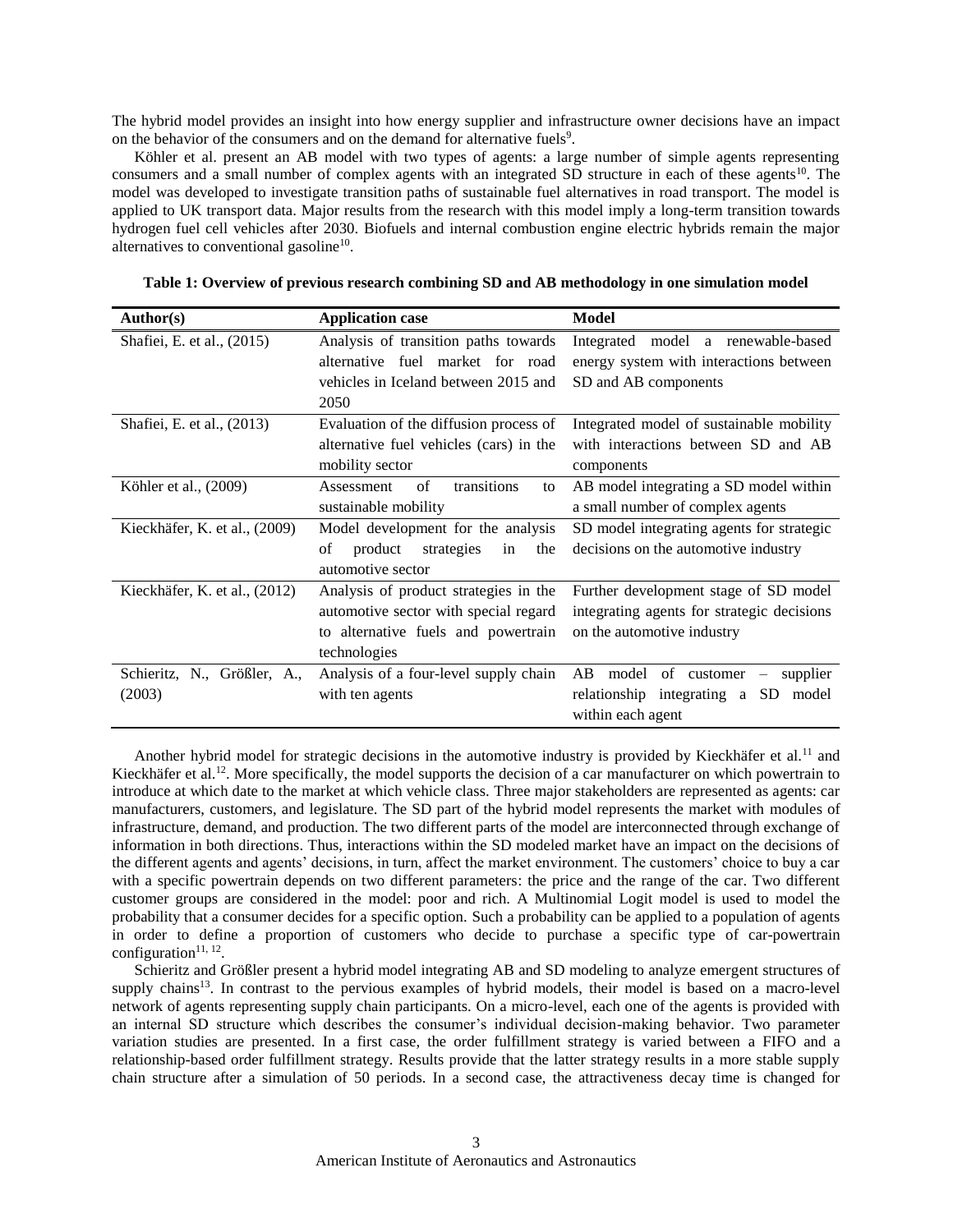different simulation runs. The simulation results in this parameter variation study reveal that a high attractiveness decay time facilitates a more stable supply chain structure<sup>13</sup>.

Within a SD model, the system behavior is generated through feedback loops representing the basic building blocks of the model. In turn, the interaction between agents within an AB model is responsible for the system behavior<sup>14</sup>. The hybrid model will consider both effects driving the behavior of a system, in this case the air transport system: feedback loops on the SD level and the interaction of different agents on the AB level. The literature review in this paper presents a comprehensive overview of all publications related to hybrid simulation models applied to the transport sector integrating AB and SD methodology to the best of the authors' knowledge at present. On this basis, the hybrid model, presented in this paper, will complement the existing research landscape with a hybrid model for simulating the European air transport market. All insights from previous models will be recognized during the development process of a hybrid model integrating the two methods of SD and AB modeling. The methodologies applied as well as the structure of a hybrid model presented in this paper, will be described in detail in the following chapters.

#### **III. Methodology**

The following chapter provides an overview of the methodologies implemented. To consider the interrelations within the air transport system, to take into account airline decisions with respect to their competitive behavior, and to gain a deeper understanding of the dynamics within this complex system, a combination of comprehensive methodologies needs to be applied.

One methodology that is well-established in the context of analyzing complex systems is  $SD<sup>15</sup>$ . The SD methodology allows for gaining insights into how complex systems operate and how they react to external impacts. SD models rely on causal loops between the different elements included. The model objective is to identify closed or circular causalities within the system since these loops ensure feedback between the elements included and, thus, enable dynamic behavior within a system<sup>16</sup>. Quantification measures are required to represent linkages between the elements within the system. All SD models are based on a generic structure of stocks and flows. Mathematically, these elements are linked by coupled, non-linear, first order differential equations<sup>17</sup>.



**Figure 1: Schematic of basic constitutive elements in a System Dynamics model<sup>6</sup>**

In figure 1, stocks are characterized by specific levels which can change over time due to an inflow, increasing the level, or an outflow, decreasing the level. Parameters and variables can impact the in- or outflows of a stock. This impact can be scheduled through integrating a time-related event.

The decisions of different actors can be implemented by using the AB methodology. The beginning of this methodology reaches back to the early  $1970s^{18, 19}$ . In an AB model, the individual behavior of different agents is implemented and drives the global behavior of the underlying system, which represents the environment in which the agents are embedded<sup>20</sup>. According to Davidson's definition, AB is a micro-simulation approach because it represents the behavior of an overall system, i.e. a population, by modeling the elements, i.e. individuals which interact with other agents within such a system as well as with the environment in which the agent is situated $2<sup>1</sup>$ .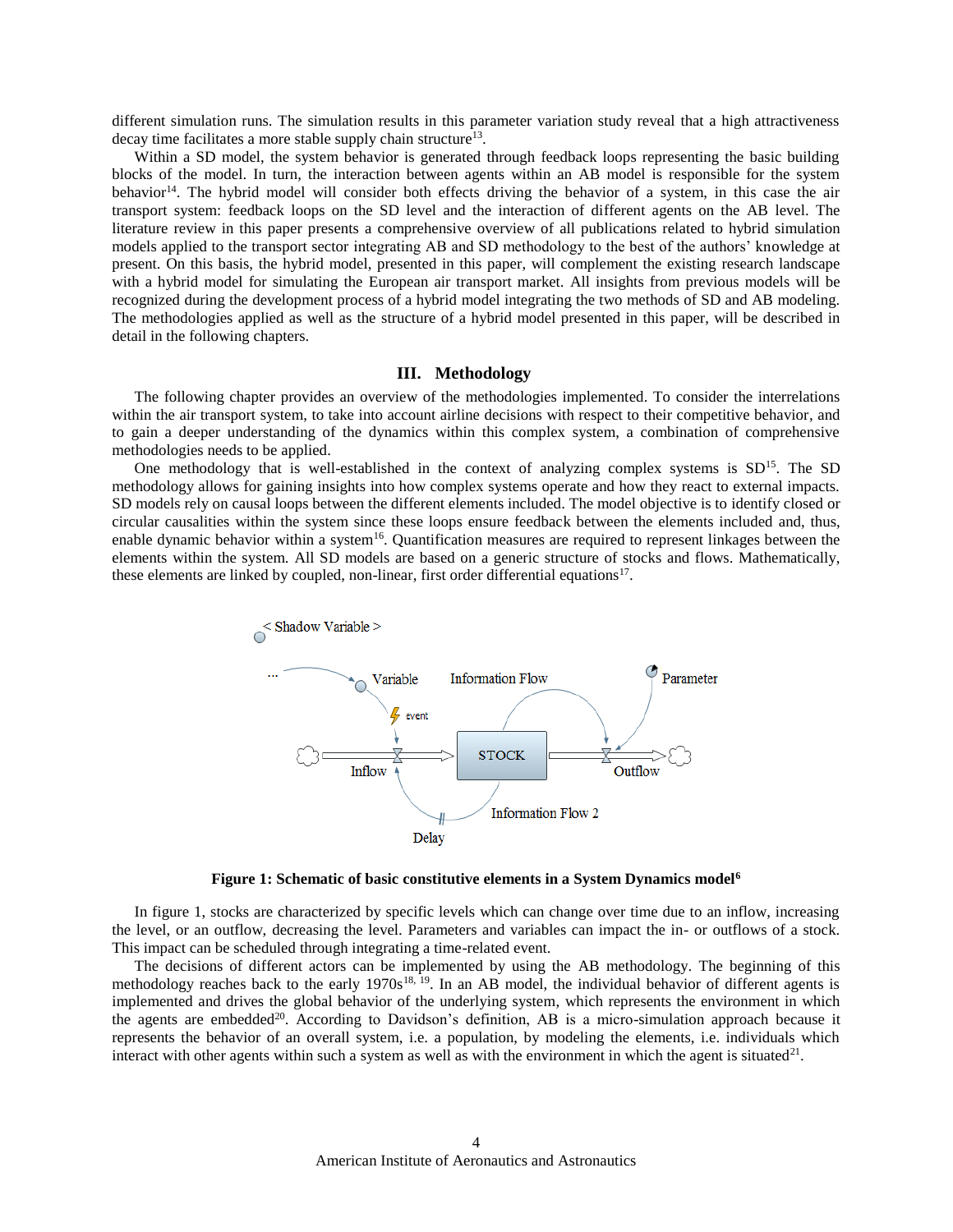

**Figure 2: Schematic of basic agent characteristics<sup>22</sup>**

As depicted in figure 2, an agent exhibits several characteristics such as attributes and rules governing its behavior and it is located within an environment in which it interacts with other agents as well as with the environment itself. An agent is capable of memorizing past interactions in order to learn and adapt its behavioral patterns based on these experiences<sup>22</sup>.

In order to meet the requirements of modeling the air transport system as well as interactions between different agents representing the major air transport stakeholders, a combination of the two methodologies, SD and AB, is chosen. Previous research as summarized in the preceding literature review proves that the integration of the two methodologies is a feasible approach for this. The two methodologies differ in several characteristics as presented in table 2. SD applies a top-down approach to model complex and dynamic systems on a macro level including the major components and interactions of such a system. The major building blocks are feedback loops within the system and the system structure constitutes the unit of analysis. As mentioned previously, the different elements in a SD model are linked through differential equations. In turn, AB is a bottom-up approach where a system is analyzed by modeling actors as agents and their interactions with other agents and with the environment on a micro level to determine collective behavior patterns or rules. Time steps in AB simulation models are discrete whereas a SD model runs with continuous incremental time steps $^{14, 23}$ .

|                                 | <b>System Dynamics</b> | <b>Agent-based Simulation</b> |
|---------------------------------|------------------------|-------------------------------|
| <b>Basic building block</b>     | Feedback loop          | Agent                         |
| Unit of analysis                | Structure              | Rules                         |
| Level of modeling               | Macro                  | Micro                         |
| <b>Perspective</b>              | Top-down               | Bottom-up                     |
| <b>Handling of time</b>         | Continuous             | Discrete                      |
| <b>Mathematical formulation</b> | Integral equations     | Logic                         |
| <b>Origin of dynamics</b>       | Levels                 | Events                        |

#### **Table 2: SD versus AB simulation (adapted from: Schieritz/Milling, 2003)<sup>14</sup>**

For the investigation of interrelations between different actors within the air transport system and to answer the question how the actors' decision process affects the development of the system, it can be beneficial to combine SD and AB to benefit from the advantages of both methods<sup>24</sup>. Both methodologies have the same objective: to identify leverage points of a system. A hybrid model combining the two methodologies can be structured in two generic ways. One way is to define agents and to integrate them into an overall SD environment. The other way is to implement a SD logic within each agent to increase its complexity<sup>25</sup>. The hybrid model presented in this paper combines SD and AB by integrating agents for passengers, airports, and airlines into a SD environment representing the air transport system. In that way, the model is capable of representing both the air transport system on a macro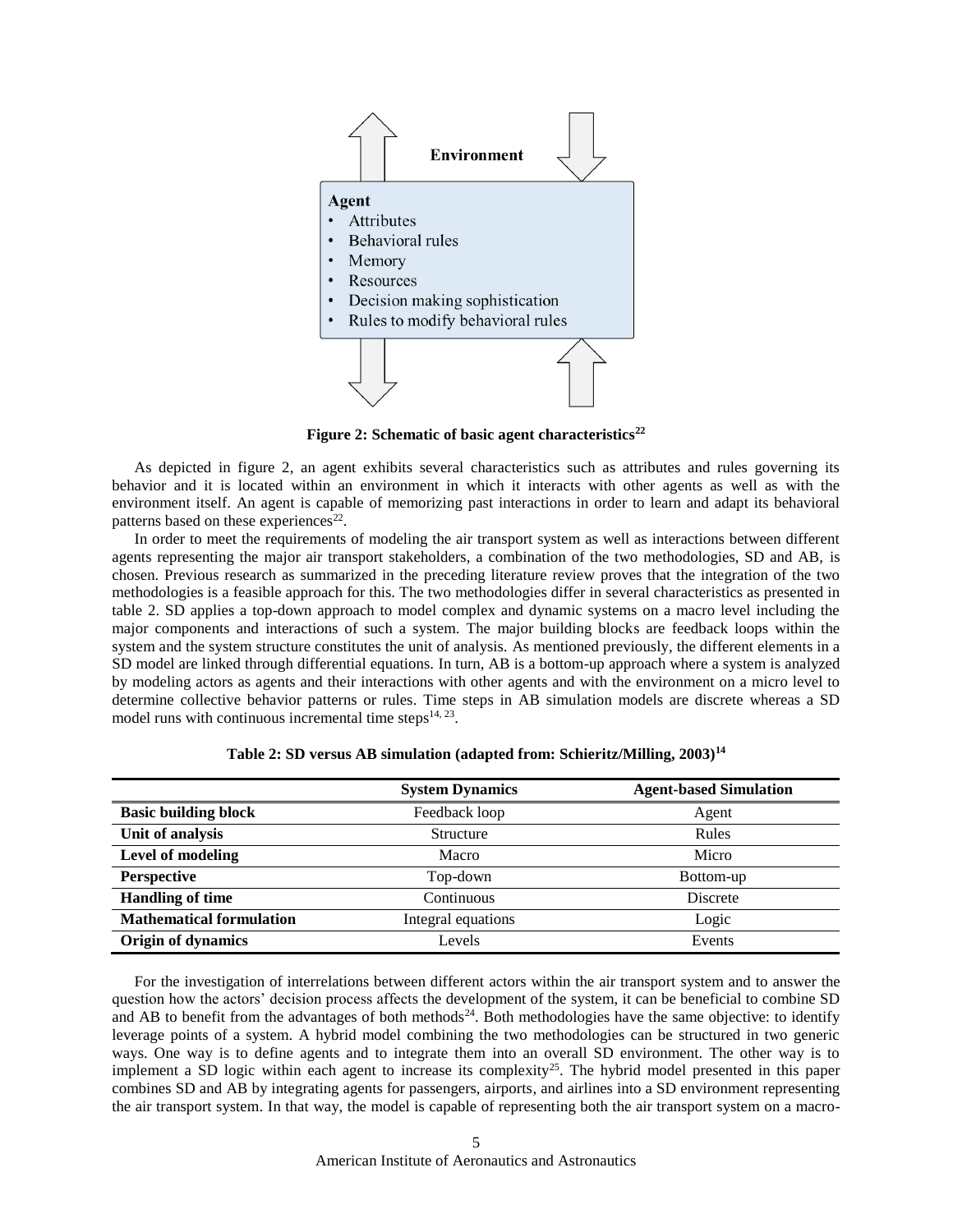level as well as actors' interactions within an AB structure on a micro-level. In addition, impacts from the macrolevel part of the model such as changes in demand for air transport or available airport capacity on airline behavior as well as vice versa can be simulated. At this stage of the model, two agent types are defined per stakeholder such that the population model is aggregated and within an agent type, individuals are not further distinguished $26$ .

# **IV. Model Structure**

The following chapter provides a description of the hybrid model, including key elements and causalities. The hybrid model focusses on airline interactions with competitors as well as with the demand side, airports, and aircraft manufacturers. Furthermore, decisions of different airline types and different passenger preferences are included in the model.

One multi-paradigm modeling software that allows for combining up to three different methodologies, i.e. System Dynamics, agent-based, and discrete event modeling, is AnyLogic from XJ Technologies<sup>27</sup>. AnyLogic provides capabilities for an easy implementation with no interface required between the SD and the AB model part<sup>28</sup>. Figure 3 represents the multi-method architecture of combining SD and AB modeling methodology. The SD model image on the left-hand side represents the structure of the air transport system, including all major stakeholders involved, i.e. passengers, airlines, airports, and aircraft manufacturers. In turn, specific decision rules of different agents representing different airline types are implemented within an AB environment. This ensures that the behavior of different airline types considered within the air transport system can be modeled individually, including different strategies to react to actions of competitors in the market.



**Figure 3: Multi-method architecture combining SD and AB methodologies 16**

Since the hybrid model is continuously further developed, each component within the SD as well as the AB part is structured modularly. The version of the hybrid model presented in this paper comprises the European air transport system and includes air traffic outbound Europe to other global regions. At a later stage of development, the consecutive integration of North America is envisaged in order to provide simulation capabilities to analyze transatlantic market.

The part of the hybrid model representing the structure of the air transport system consists of four SD subsystems representing four air transport stakeholders: passengers, airlines, airports, and aircraft manufacturers. For this, the structure of a previously developed model<sup>6</sup> (see figure 4) is transferred and further developed.

Demand is derived from the population development and GDP growth, within the passenger subsystem. Airlines traditionally consider two different customer groups: leisure and business passengers<sup>29</sup>. Thus, the hybrid model for air transport services distinguishes between these two passenger groups based on their individual preferences.<sup>30</sup> Leisure and business passengers will be represented by two agent types which will be included in the AB part of the hybrid model presented in this paper.

The aircraft manufacturer subsystem provides three different types of aircraft: regional, short- to medium-range, and long-range aircraft. A respective delay between order and delivery is implemented for each type due to different production times.

The airport subsystem provides capacities required by the airline subsystem to operate air transport services. These include the overall passenger capacity, the terminal capacity, and the runway capacity. The SD model part distinguishes between two different airport agents: hub airports and non-hub airports. The number of annual passengers as well as the annual average percentage of transfer passengers were used to categorize all European airports into these two agent types. Together, they provide the total airport capacity in Europe. The level of capacity has an influence on the airlines' market selection decision. For example, a LCC who decides to operate its flights from a hub airport enters a market where it is highly probable to enter a competitive market with established FSNC because these agent types conduct their flight operations within a hub-and-spoke network.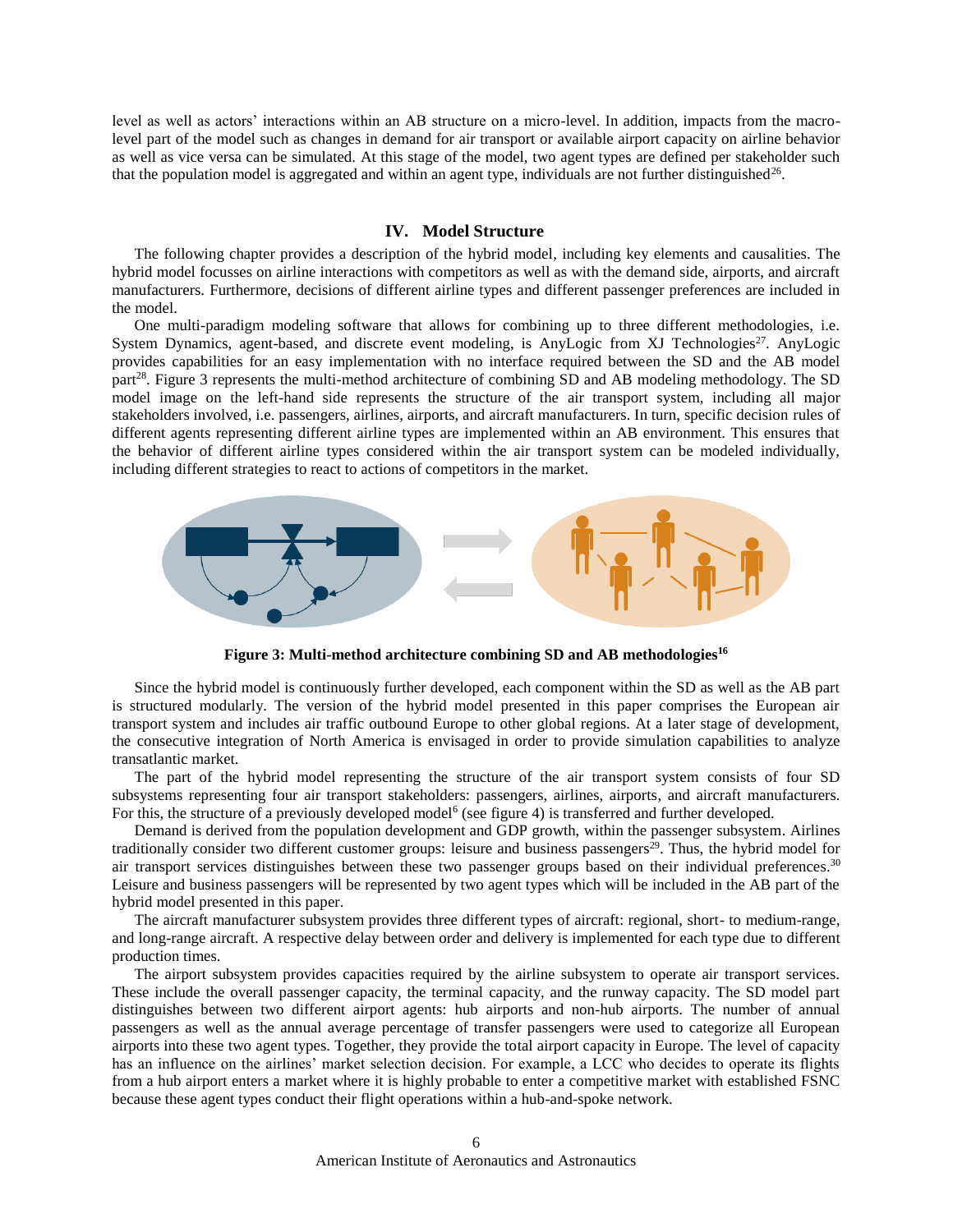

**Figure 4: Conceptual graph of interactions within previously developed SD model, adapted from Urban et al. (2017)<sup>6</sup>**

For the analysis of airline market structures, the two different airline types FSNC and LCC will be implemented in the model. The selection of these two airline types is based on results from research investigating the phenomenon that existing airline types tend to gravitate towards each other<sup>31</sup>. FSNC and LCC represent the two respective ends of the continuum on which existing airline types can be positioned, which is why these two airline types were selected. The two airline types will be implemented as agents with individual aircraft choice behavior, selection of airline markets in which they operate, and competitive behavior represented with different market strategies applying AB methodology. Porter has initially developed three generic competitive strategies: cost leadership, differentiation, and focus or niche strategy<sup>32</sup>. The FSNC will pursue a strategy of differentiation and will address the demand of quality sensitive customers. In turn, the LCC will focus on a cost leadership strategy. The decisions of both airline types will orient their decisions towards the respective primary strategy.

Figure 5 gives an overview of the agent types representing passengers, airlines, and airports implemented in the AB part of the hybrid model. Six active agent types are implemented which will be described in more detail in the following.

The demand side of the air transport system is divided into two passenger agent types as already described above: business and leisure passenger. These two agent types differ in their preferences regarding the price for a flight and a time related elasticity which will be expressed by the average frequency that an airline provides. Both passenger groups have the objective to maximize their utility from a flight. The implementation of this aspect will be explained later in more detail.

In contrast to the demand side, the supply side in the hybrid model is represented by the two airline types FSNC and LCC which both aspire to maximize their profit. The major attributes which affect the decision making process of an airline to increase the capacity are the seat load factor (SLF), the average frequency per region, and the aircraft fleet size. The different airline decision process steps to increase capacity will be explained later in more detail.

The capacity of airports is not limited in the current version of the hybrid model. Thus, airports will increase landside capacity, considered as terminals, and airside capacity, considered as runways, when the demand for air transport increases. The airport SD subsystem is connected with the passenger subsystem with regard to terminal capacity and with the airline subsystem with regard to runway capacity. In order to account for different capacity constraints, two airport types represented by the two agent types, hub and non-hub airport, are integrated in the AB part of the hybrid model. Hub airports have higher capacities compared with non-hub airports but also have to manage a higher demand which leads to a higher capacity constraint level compared with non-hub airports<sup>33</sup>. Furthermore, the airline types selected prefer different airport types to integrate in their network. The FSNC operates a hub-and-spoke network connecting larger airports. In turn, the LCC provides a variety of direct connections implemented within a point-to-point network $34$ .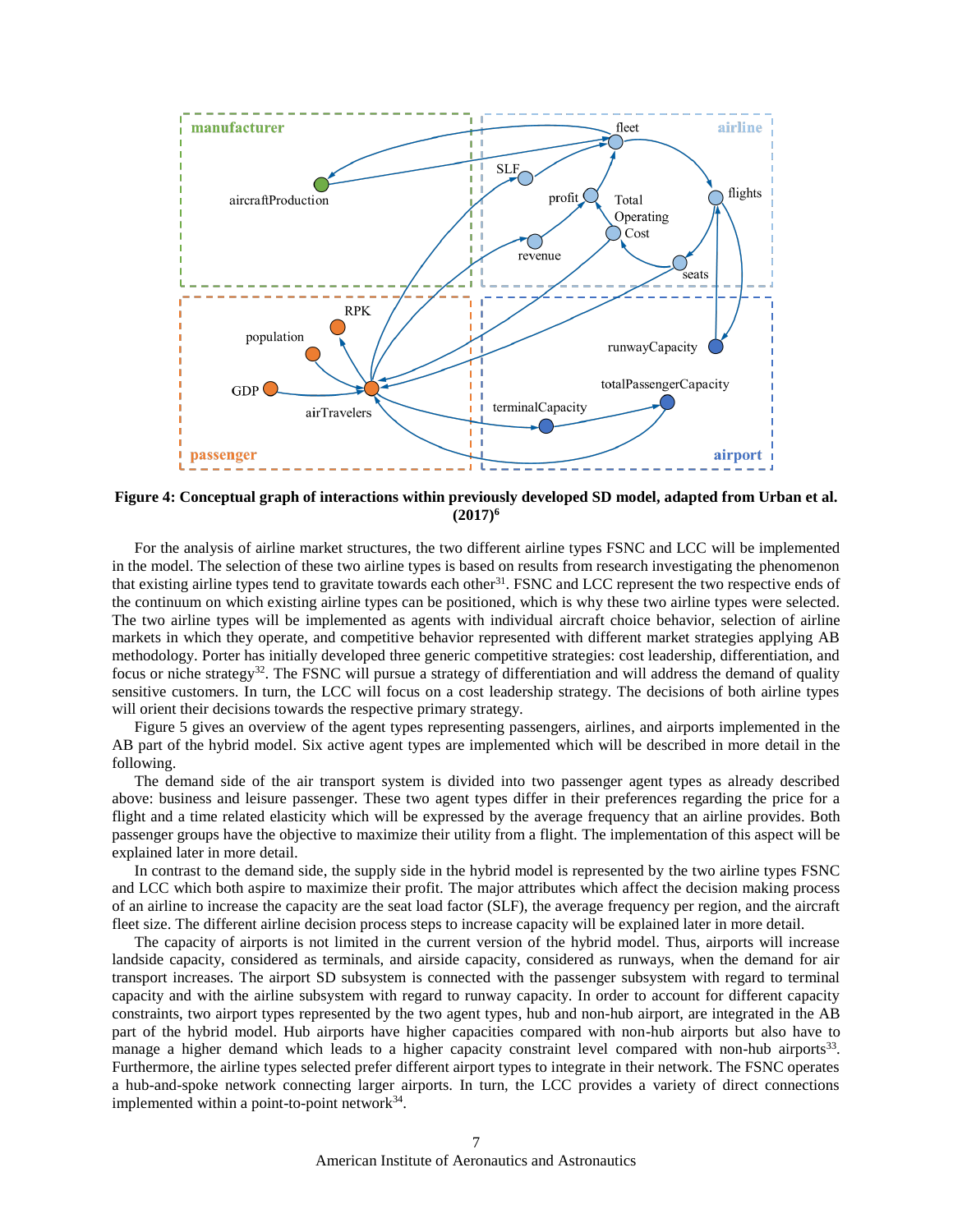

**Figure 5: Model structure on agent-based level (adapted from: Shafiei et al. (2013), p. 50.)<sup>8</sup>**

Besides the six active agent types described above, three different aircraft types are provided by the aircraft manufacturer. They are characterized by two attributes, the range and the operating cost. The two airline agent types FSNC and LCC select an aircraft type based on the two attributes for the operation within a region, i.e. Europe, or between regions, e.g. from Europe to North America, indicated as air traffic outbound Europe in the current state of the hybrid model.

All attributes of the six active agent types represent variables (e.g. frequency) or stocks (e.g. fleet) in the SD part of the model which are connected with the AB part and provide the input information required for the decision process of the agents. Changes in these variables or stocks after an agent decision time step are returned to the SD part as a feedback information. Thus, the agents' decisions have an impact on the development of the air transport system, implemented in the SD part on a macro-level, over time.

The following figure 6 gives an overview of the interfaces between the SD and the AB model part. Different agent behavior resulting from different behavioral rules of each agent group endogenously affects the overall air transport system on the macro-level. For example, decisions of the two different passenger agents, leisure and business passengers, have an impact on the variable representing the air travelers, implemented in the SD model part. The two different airline types, FSNC and LCC, affect the development of their respective aircraft fleet as well as their cost structure which changes the development of available seat capacity and overall number of available flights. On the airport side, different characteristics of the two different airport agent types, the hub and the non-hub airport, in the duration as well as the process of how to change landside or airside capacity influences the SD variable representing total passenger capacity.

Market entries of different airline types are expressed through changes in the market share of one specific airline type in one of the two markets, within Europe or from Europe to other global regions. One potential use case would be the market entry of a competitor LCC into the transatlantic air transport market. In this use case, a timely delayed decrease of FSNC market share within this market segment is expected.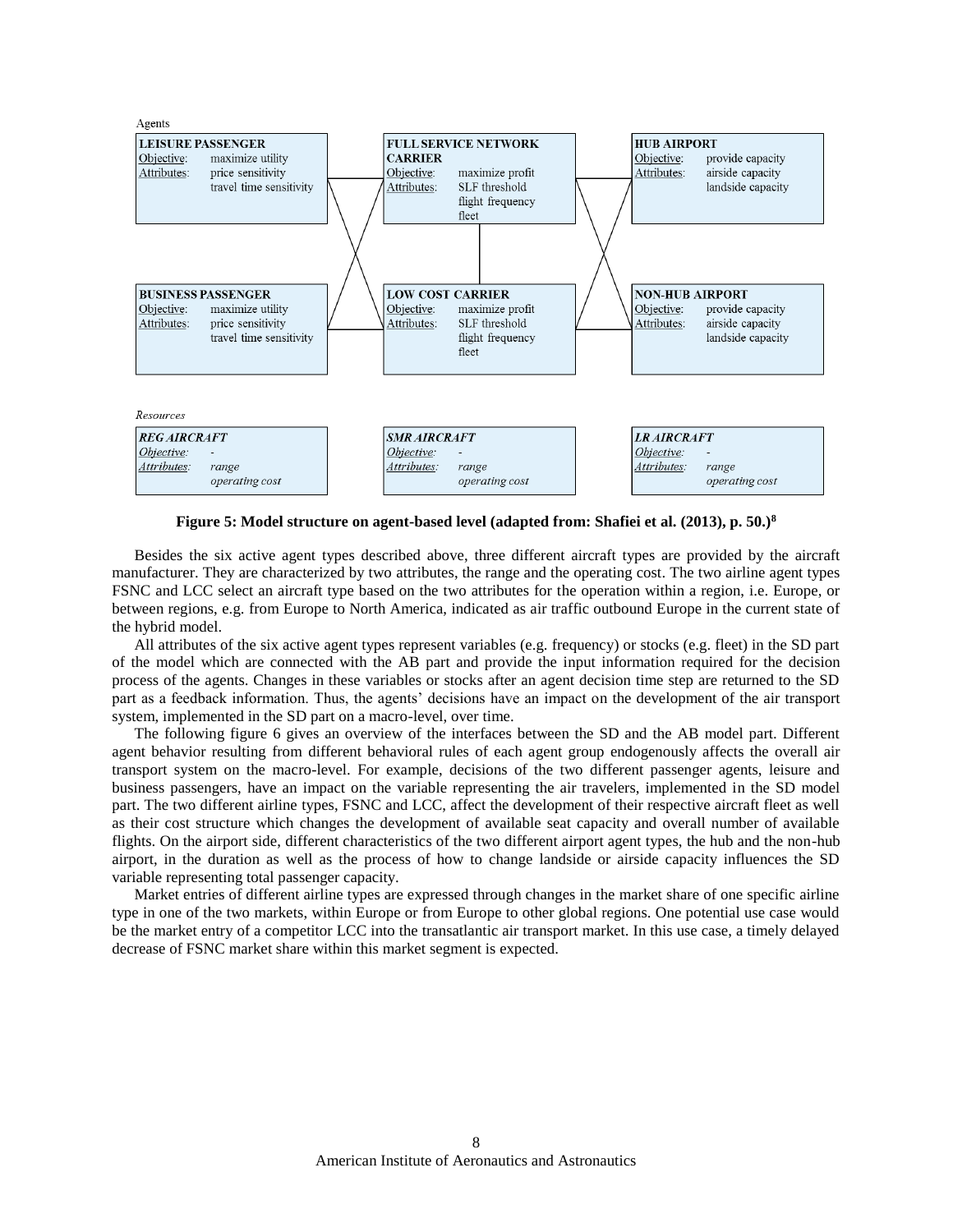

**Figure 6: Model structure on agent-based level**

The launch of long-haul low-cost operations of Norwegian Air International illustrates the characteristics of such a use case. With the hybrid model, the response of an established competitor in a specific market such as FSNC in the transatlantic market to the market entry of a LCC can be investigated. Representative variables for this analysis are average seat capacity, average frequency, ticket price, and SLF per respective airline agent type, and market segment, i.e. within Europe or from Europe to other global regions.

Two major competition variables for airlines are average fare ticket price and frequency<sup>35</sup>. These two parameters are integrated in the hybrid model within the passenger decision process. When passengers choose a ticket for a flight with a specific airline, they object to maximize their utility. Each of the two passenger agent types, business and leisure, has individual elasticities for ticket price and frequency, used as a time-related proxy for connectivity of an airlines' offered air transport services. For modeling the passenger decision process, utility functions in accordance with Discrete Choice Theory<sup>36</sup> for each passenger-airline type combination are introduced and a Multinomial Logit model $37$  is implemented.

Utility functions represent the utility  $U_{ij}(t)$  for a passenger *i* to select a flight from a specific airline *j* at time *t*. The utility of a passenger *i* depends on two characteristics  $k$  of the flight: ticket price and frequency. For each combination of passenger *i* and airline *j*, these are implemented based on the function<sup>36</sup>

$$
U_{ij}(t) = \sum_{k} \beta_{ik} * x_{ijk}(t) + \varepsilon_{ij} \qquad \forall i, j, k
$$
 (1)

where the following notation is applied:

- $\beta_{ik}$  Elasticity of passenger *i* and flight characteristic *k*
- $x_{iik}(t)$  Value of the flight characteristic k of airline j at time t
- $\varepsilon_{ij}$  Intercept (bias), e.g. preference for local airlines, for passenger *i* and airline *j*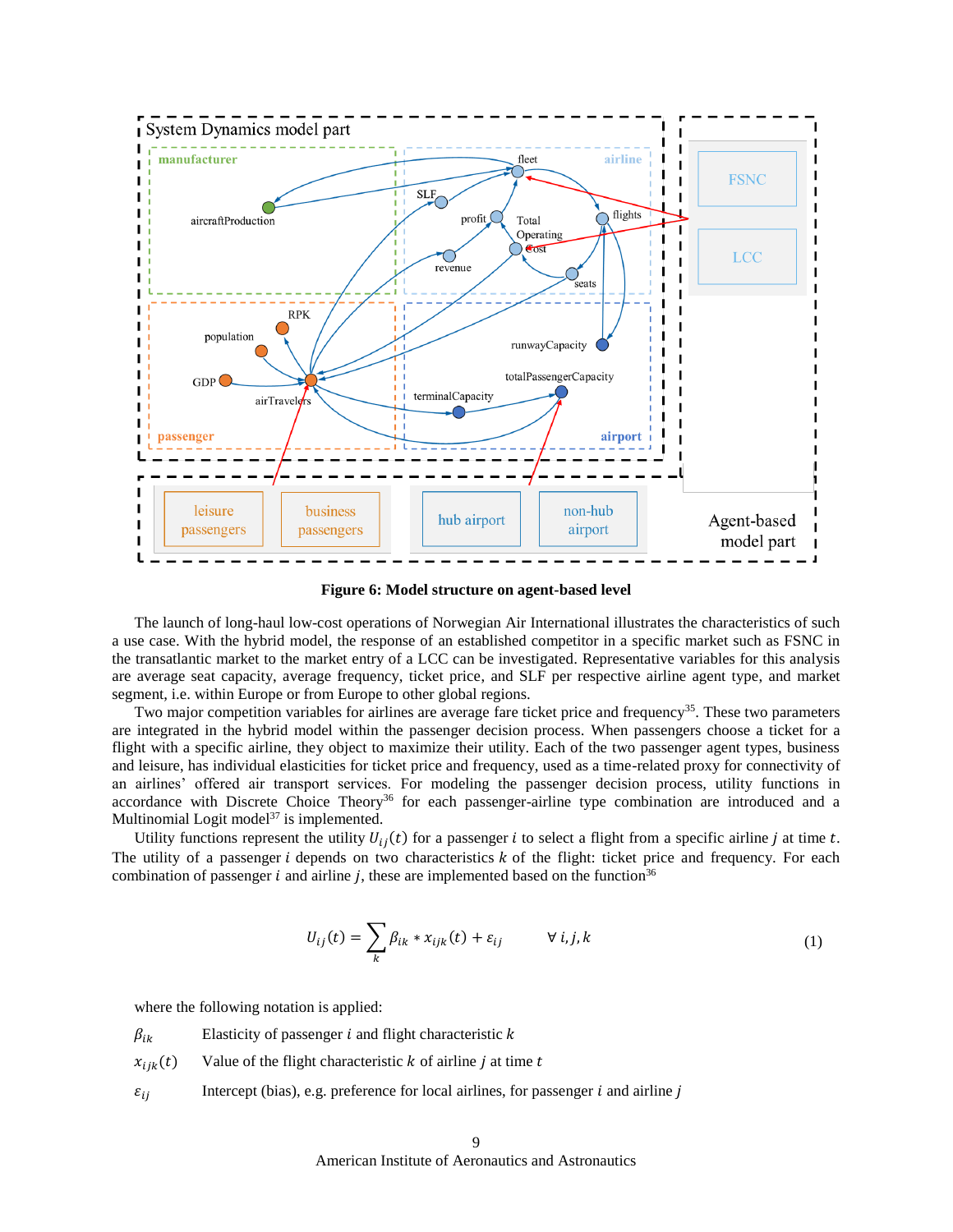The probability  $P_{i,j}$  that a passenger i decides to purchase a ticket for a flight with airline j can be implemented using the Multinomial Logit Model as follows $37$ :

$$
P_{ij} = \frac{e^{\sum_{k} \beta_{ik} * x_{ijk}(t) + \varepsilon_{ij}}}{\sum_{i} \sum_{j} e^{\sum_{k} \beta_{ik} * x_{ijk}(t) + \varepsilon_{ij}}}
$$
  $\forall i, j, k$  (2)

The sum of the probabilities of all potential airline and passenger combinations equals 1. With the probabilities, the purchase behavior of the two different passenger agent types, business and leisure passengers, and, thus, the demand can be allocated to the corresponding supply, i.e. flights within Europe and from Europe to other regions operated by one of the two airline types, FSNC or LCC.

The airline decision process to increase capacity is based on sequential steps. Figure 7 gives an overview of these steps. In the first step, the airline analyzes the development of demand for air transport. If a demand increase for air transport occurs in t within the SD part of the hybrid model, resulting from an increase of population within Europe or an increasing GDP, the airline proceeds with the second step and compares the actual SLF with a threshold defined individually for each of the two airline agent types. If the actual SLF value is higher than the according threshold, the airline conducts the third step where the capacity condition of airports is analyzed to gain information about whether flight frequency can be increased.

Airports in the hybrid model can adopt three different states: unconstrained, partly constrained, and constrained airports with respect to landside or airside capacity. An airport is partly constrained if its capacity is utilized to at least a level of 50%. Constrained airports obtain a capacity utilization level of above 70%<sup>38</sup>.



**Figure 7: State chart – airline purchase decision process**

The probability for an airline to obtain available slots in order to increase their flight frequency decreases with the increase of the level of congestion, expressed with the three states of an unconstrained, a partly constrained, and a constrained airport. In the hybrid model it is defined that an airline can only increase its flight frequency if a respective airport is unconstrained or partly constrained. If an airport is constrained, the airline moves to the fourth and last step of deciding which aircraft type to purchase for a defined sector of routes, either for routes within Europe or for routes from Europe to other global regions. Three different aircraft types were introduced beforehand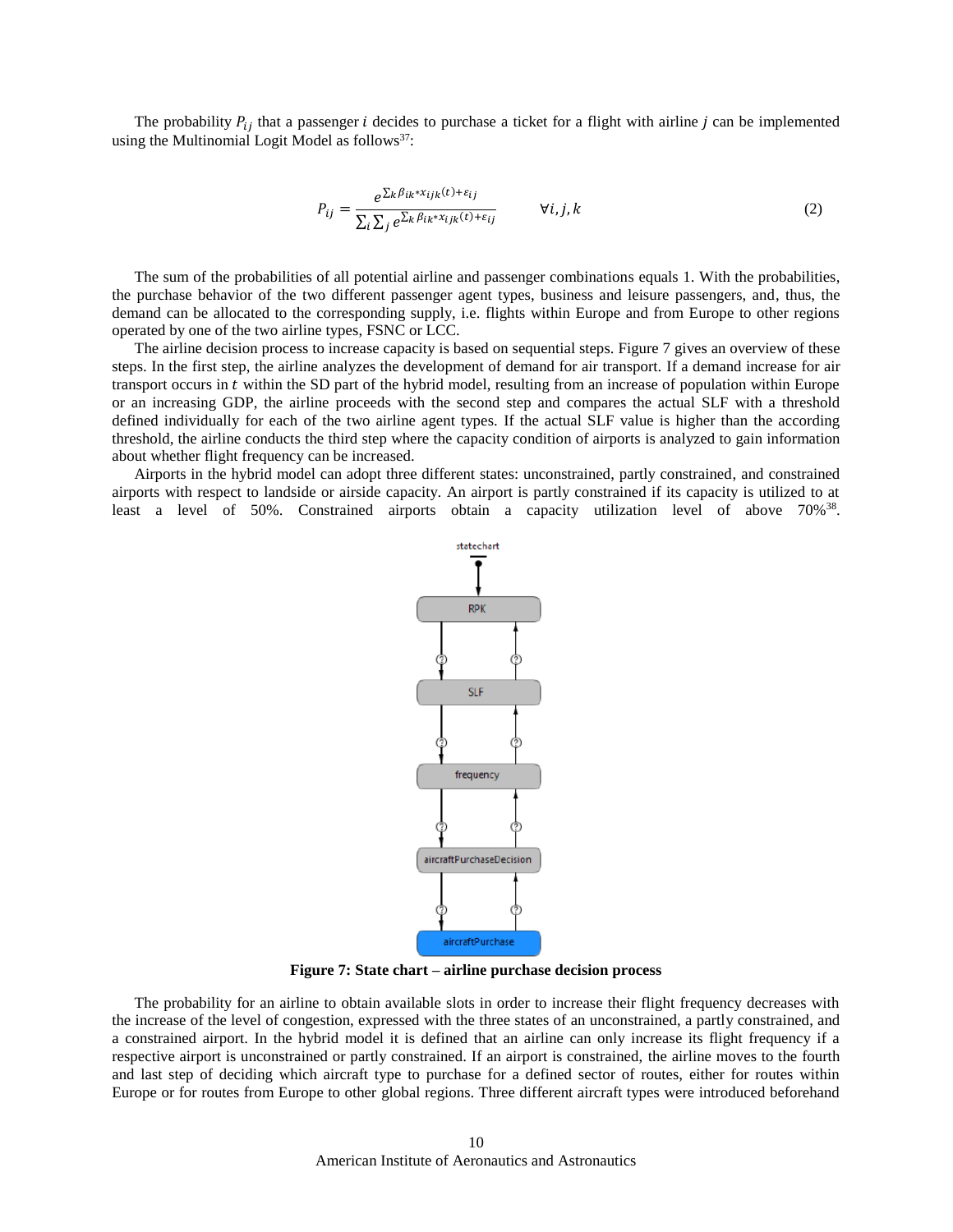in the section: regional (REG), small-range to medium-range (SMR), and long-range (LR) aircraft. All three aircraft types have two characteristics which affect the airline purchase decision: range and operating cost. The fleet planning process of an airline is highly complex<sup>39</sup>. In the hybrid model, a simplified airline purchase strategy is applied, i.e. to maximize profits which can be achieved through maximizing the operating profit for an aircraft type for the range of operation.

# **V. Application Case**

The hybrid model presented in this paper will be applied to the European air transport market in a subsequent research activity considering not only flights within Europe but also flights to or from other global regions for the time period between 2000 and 2030+. With the expected simulation results, the airline market structure can be analyzed. Figure 8 provides an overview of the airline market share structure of FSNC and LCC between 2010 and 2016, measured in number of passengers and based on an analysis of the Sabre data and analytics market intelligence database<sup>40</sup>.



**Figure 8: Market share of FSNC and LCC development 2010 – 2016 on the European market<sup>40</sup>**

In 2014, a shift between the total number of passengers transported by FSNC and those who decided to travel with a LCC has occurred in favor of a higher market share of LCC in Europe compared with its competitors FSNC. Simulation results from the hybrid model are expected to present results for the future development of the airline market in Europe, not only with regard to market share but also to capacities such as seats provided and flight frequency and the development of the aircraft fleet in Europe, as well as for air transport markets outbound Europe in order to analyze case studies such as the market entry of Norwegian Air International.

A next step of the model development phase will include the complementation of the hybrid model with modules related to the transatlantic market, i.e. a passenger, airport, and airline subsystem for North America in the SD part of the model as well as corresponding agent types for North American passenger groups, airline types, and airport types. The resulting hybrid model will be capable of simulating air transport movements in the transatlantic market in order to analyze future market shares in this market. Subsequently, feasible approaches to calibrate and validate the hybrid model need to be identified and applied. As soon as the model calibration and validation is completed, simulation results will be presented and compared with historical data such as Sabre data at a later stage of this research.

# **VI. Conclusion and Next Steps**

The paper has presented a hybrid model integrating AB and SD methodology for the analysis of future air transport markets. The approach of developing a hybrid simulation model using AB and SD methodology has been subject to previous research. However, only a few publications have been identified with an application case in the transport sector, i.e. studies on alternative fuel option transitions in the road transport sector. With regard to the air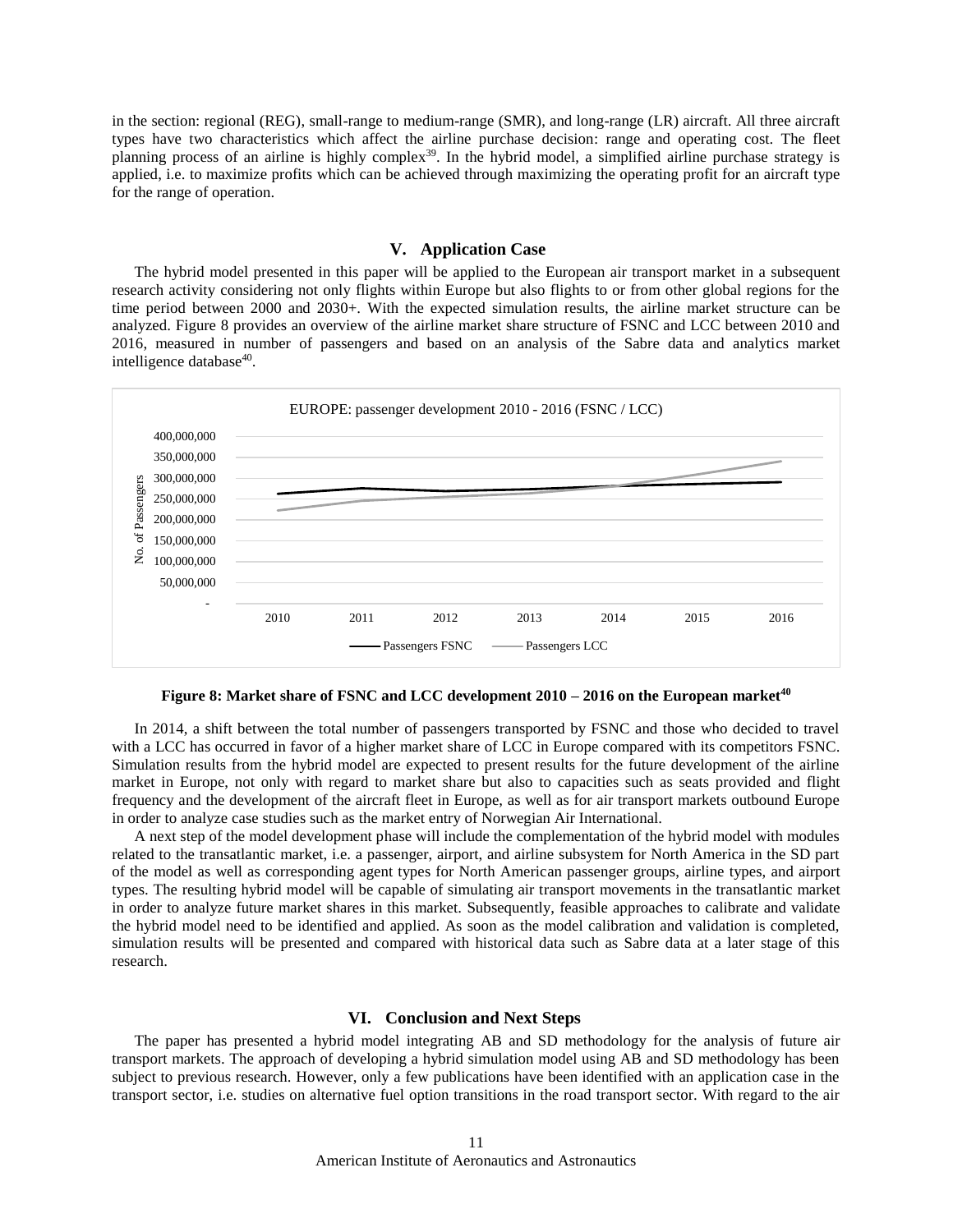transport sector, there has been no research to the present day to the best knowledge of the authors. Thus, the hybrid model presented in this paper, provides an initial study on combining AB and SD modeling methods and applying it to the air transport market.

After finalizing the development of the hybrid model for the European market, the focus will be on selecting and applying feasible validation methodologies to ensure that the simulation results for the time period between 2000 and 2017 reproduce the past development of the European air transport system. These simulation results will, then, be presented at a later stage of this research.

The overall objective at a subsequent stage is to gradually expand the hybrid model with modules representing the North American air transport market and connecting these two markets in order to analyze the transatlantic air transport market and the development of different airline types within this market. This extension of the hybrid model will be utilized to simulate the future development in this market up to 2030+ with focus on the behavior of FSNC and LCC. An analysis of the future development of the two considered airline types with respect to the transatlantic air transport market, including the impacts from competitive behavior between FSNC and LCC can then be conducted. Results will contain the market shares of different airline types and the evolution of their respective fleet. Their share between primary hubs and secondary, non-hub airports will present interesting results. Furthermore, the development of capacities, i.e. available aircraft seats and flight frequencies, will be presented as an outcome of the simulation.

#### **References**

- <sup>1</sup> Belobaba, P., Odoni, A., Barhart, C., *The Global Airline Industry*, John Wiley & Sons Ltd., West Sussex, United Kingdom, 2009.
- <sup>2</sup> CAPA Centre for Aviation, *Norwegian Air International granted AOC by Irish Aviation Authority*, 2014. <https://centreforaviation.com/news/norwegian-air-international-granted-aoc-by-irish-aviation-authority-307707> (accessed: 13.05.2018)
- <sup>3</sup> Liehr, M., Größler, A., Klein, M., Milling, P. M., "Cycles in the sky: Understanding and managing business cycles in the airline market," *System Dynamics Review*, Vol. 17, No. 4, 2001, pp. 311-332.
- <sup>4</sup> Pierson, K., Sterman, J., D., "Cyclical dynamics of airline industry earnings," *System Dynamics Review*, Vol. 29, No. 3, 2013, pp. 129-156.
- <sup>5</sup> Cronrath, E. M., *The Airline Profit Cycle. A System Analysis of Airline Industry Dynamics*, Routeledge, London and New York, 2018.
- <sup>6</sup> Urban, M., Kluge, U., Plötner, K. O., Barbeito, G., Pickl, S., Hornung, M., "Modelling the European air transport system: A system dynamics approach," *66th German Aerospace Convention*, Munich, Germany, 2017.
- <sup>7</sup> Kim, J., "An agent-based model for airline evolution, competition and airport congestion," Ph. D. Dissertation, Virginia Polytech Institute and State University, Petersburg, VA, 2005.
- <sup>8</sup> Shafiei, E., Stefansson, H., Asgeirsson, E. I., Davidsdottir, B., Raberto, M., "Integrated agent-based and system dynamics modelling for simulation of sustainable mobility," *Transport Reviews*, Vol. 33, No. 1, 2013, pp. 44-70.
- <sup>9</sup> Shafiei, E., Davidsdottir, B., Leaver, J., Stefansson, H., Asgeirsson, E. I., "Simulation of alternative fuel markets using integrated system dynamics model of energy system," *Procedia Computer Science: ICCS 2015 International Conference On Computational Science*, Vol. 51, 2015, pp. 513-521.
- <sup>10</sup> Köhler, J., Whitmarsh, L., Nykvist, B., Schilperoord, M., Bergman, N., Haxeltine, A., "A transitions model for sustainable mobility," *Ecological Economics*, Vol. 68, 2009, pp. 2985-2995.
- <sup>11</sup> Kieckhäfer, K., Walther, G., Axmann, J., Spengler, T., "Integrating agent-based simulation and system dynamics to support product strategy decisions in the automotive sector," *Proceedings of the 2009 Winter Simulation Conference*, Austin, USA, 2009.
- <sup>12</sup> Kieckhäfer, K., Wachter, K., Axmann, J., Spengler, T., "Model-based decision support for future OEM power-train portfolios: academic solutions for practical requirements," *Proceedings of the 30th International Conference of the System Dynamics Society*, St. Gallen, Switzerland, 2012.
- <sup>13</sup> Schieritz, N., Größler, A., "Emergent structures in supply chains A study integrating agent-based and system dynamics modeling," *Proceedings of the 36th Hawaii Conference on System Sciences*, Hawaii, USA, 2003.
- <sup>14</sup> Schieritz, N., Milling, P. M., "Modeling the forest or modeling the trees A comparison of system dynamics and agentbased simulation," *Proceedings of the 21st International Conference of the System Dynamics Society*, New York City, USA, 2003.
- <sup>15</sup> Sterman, J. D., "Learning in and about complex systems," *System Dynamics Review*, Vol. 10, No. 2-3, Summer –Fall 1994, pp. 291-330.
- <sup>16</sup> Borshchev, A., *The Big Book of Simulation Modeling – Multimethod Modeling with AnyLogic 6*, AnyLogic North America, 2013.
- <sup>17</sup> G. Richardson, "System Dynamics," *Encyclopedia of Operations Research and Management, Boston*, MA: Springer US, 2013, pp. 1519–1522.